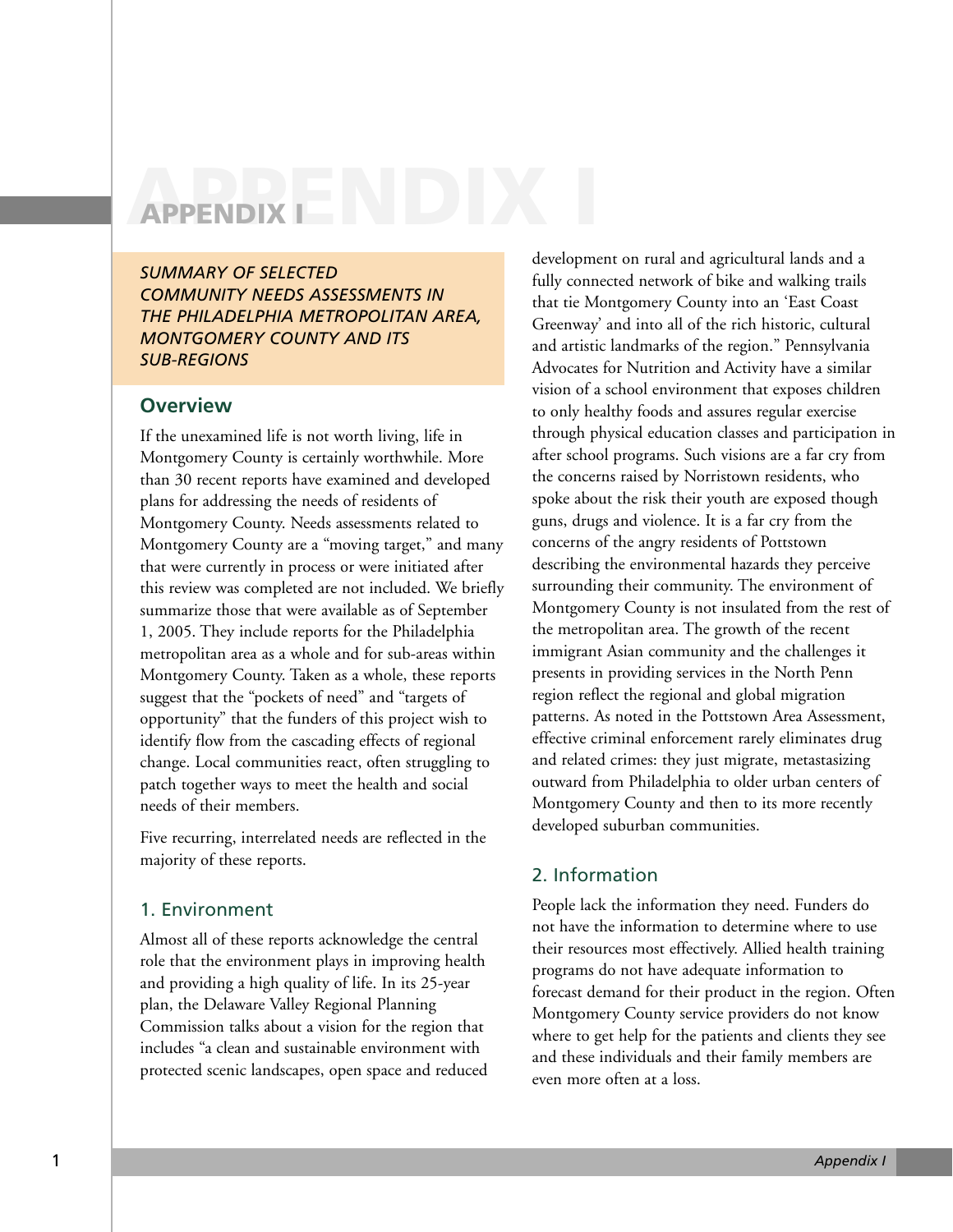## 3. Transportation

Just knowing where things are (services, recreational opportunities, art and cultural events) does not mean you can get to them. The urban sprawl in the Philadelphia metropolitan area over the past four decades has swallowed up more open land per population growth than in almost any other metropolitan area in the nation. Public transportation requires population density to be a financially viable option to the automobile. In Montgomery County, access to services, like the New Orleans disaster plan, relies on the automobile, but those most in need of services are those people more likely to lack access to one. This has created a challenge in providing services to the elderly, the mentally ill, and other special-needs populations and in assuring access to after- school programs and cultural events. The transportation challenge has been further exacerbated by the dramatic shift from inpatient care to communitybased and ambulatory care.

# 4. Coordination

Just getting people to the place where they can receive a service is not sufficient. Families and individuals often have complex, interrelated needs; and the services to address those needs have to be coordinated. This is a major challenge. The Philadelphia metropolitan area, with its fragmented local government structure, has the most fragmented service delivery system in the nation. Collaboration is an informal way of coordinating fragmented services in spite of their formal organizational boundaries and differing funding streams. Almost every plan and report included in this appendix stresses the importance of collaboration. (Indeed, this study is the embodiment of such collaboration, with 10 funders collaborating to support the project and five regional collaboratives assisting in its completion.)

Three factors add to the fragmentation of services. First, there are two systems of services. The private system, which includes private psychiatry, schools, assisted living, and the like, serves those that can afford to pay privately out of pocket or through insurance coverage. A public and voluntary system serves those who cannot. Second, in both the private and public system, the

massive shift away from institutional care to ambulatory and home services has exacerbated the coordination problems. Services are easier to coordinate within a single institutional setting. The coordination challenges this shift poses are particularly noted in Montgomery County's Office of Aging and Adult Services and the Montgomery County Mental Health Services reports. Third, the private charitable sector which could potentially help to bridge these coordination problems is equally fragmented. As reflected by the private foundations supporting this project, many have missions defined as serving a small geographic area or addressing specific purposes, which makes it difficult to pool their resources to address more fundamental county-wide problems.

# 5. Equity

Reflected in most of these reports and most of the concerns about the environment, information, transportation, and coordination is an understated but passionate concern about fairness. While every one should have equal opportunities, the current opportunities are not equal. Part of the vision of the Delaware Valley Regional Planning Commission's 25 year plan is a region where "barriers to opportunity for all residents are removed through increased distribution of affordable housing throughout the region, enhanced resources and equalized quality of education in all school districts, and expanded transportation choices and reverse commute opportunities are provided to regional employment centers for all workers." Assessments in the North Penn, Phoenixville, and Pottstown areas point out the disparities in health and access by income and the need to address them. The county health department's report on maternal and child health needs highlights some of the disparities in birth outcomes in a county that, as whole, has an impressive track record, and pointed to the need to focus attention on minority women in Pottstown and Norristown. Disparities in access to information, transportation, coordination of services and a healthy environment contribute to income inequalities and racial and ethnic disparities in health within the county. The disparities highlight both the difficulties and the opportunities. Fix the disparities, and you fix the system and improve the health and quality of life of everyone.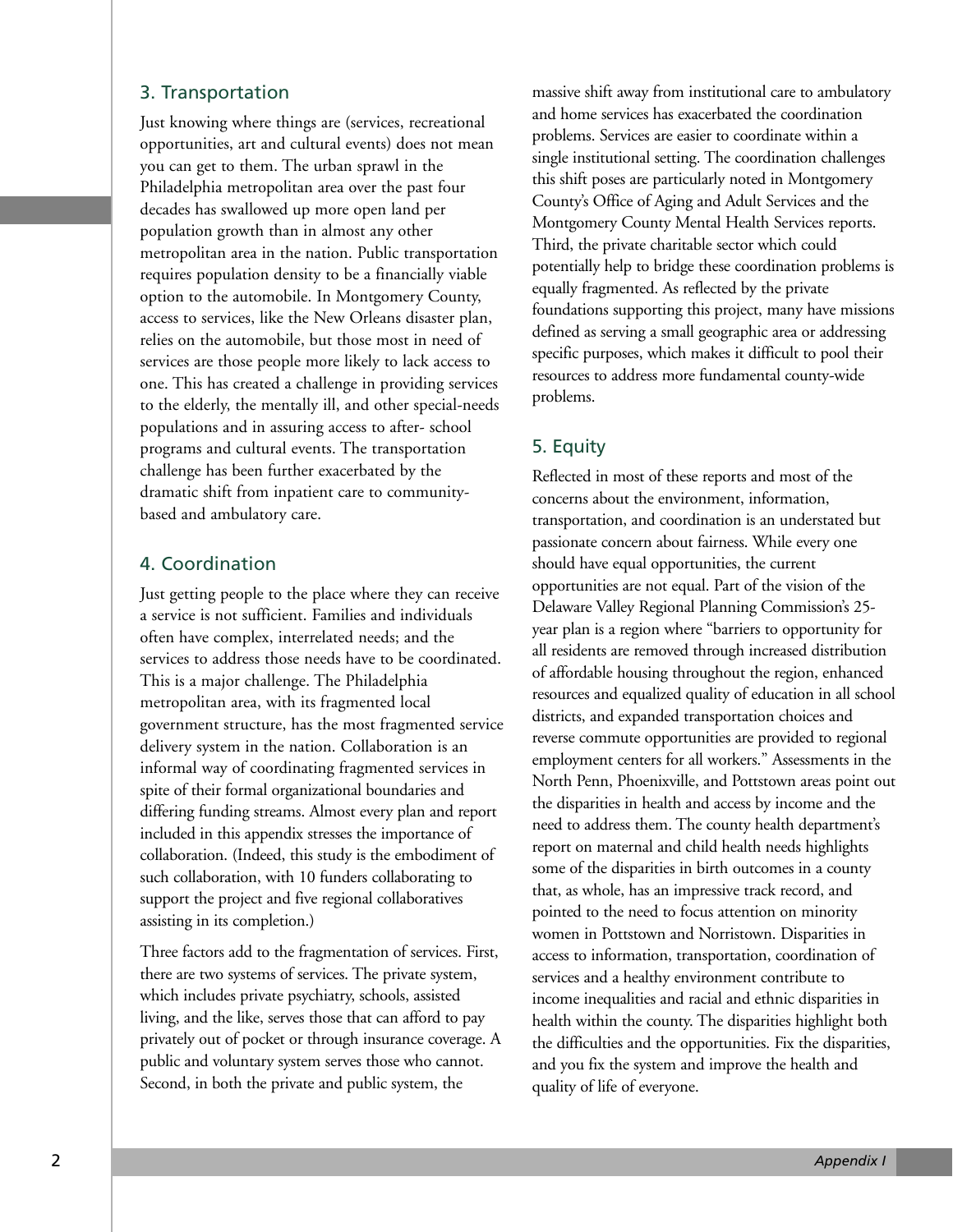## **Selected Recent Reports**

## Philadelphia Metropolitan Area

*Branch, A.Y., "A Study of Youth Development Opportunities for Youth Who Reside in Low-Income Communities in Philadelphia: Report to the Community." Philadelphia: United Way of Southeastern Pennsylvania; 1997.* The study surveyed students (and their parents) enrolled in 22 middle schools in lowincome areas of Philadelphia about how these children spent their after-school hours. One half to two thirds were not involved in any organized after-school activities. Cost, distance, lack of knowledge, and lack of activities that were attractive to them contributed to this lack of participation. Agencies should design activities that better address the individual interests and developmental needs of this age group.

*Brookings Institution. Back to Prosperity: A Competitive Agenda for Renewing Pennsylvania. Washington, DC: Brookings Institution, 2003.* This report contends that the economic future of Pennsylvania depends on revitalizing its demographic mix and curbing some of the nation's most radical patterns of sprawl and abandonment. Above all, the study reveals that Pennsylvania's highly decentralized growth patterns are weakening the state's established communities, undercutting the very places whose assets the state needs to compete in the knowledge economy. Ultimately, the report concludes that these trends are not inevitable, and can be reshaped if the state embraces a dynamic new vision of economic competitiveness that links the commonwealth's desire for prosperity to the need to revive older cities and towns. [See http://www.brookings.edu/metro/ publications/pa.htm]

*Child Obesity and Nutrition Intervention* This grant is a 15-month pilot program titled Wellness Initiative for the School Environment: Smart Nutrition and Activity Collaborative (WISE SNAC) to assess the nutrition and physical activity needs of two elementary schools in the Souderton Area School District (E. Merton Crouthamel and West Broad Street Elementary Schools) and all five elementary schools in the Wissahickon School District in order to determine how to link, improve and/or implement school-community partnerships that foster the understanding and practice of making healthy food

choices and engaging in physically active lifestyles. The long-term goal of this initiative is to create conditions that promote healthy nutrition and physical activity as a lifelong commitment for faculty, students and families. The four main objectives include (1) assisting in establishing a foundation for the Advisory Health Council; (2) providing technical assistance and resources on local/school wellness policy so that it is established by July 2006; (3) utilizing the Coordinated School Health Program (CSHP) model to assess, coordinate, and enhance nutrition and physical activity messages in the school curriculum and activities outside of the school curriculum; and (4) develop the capacity of administration, faculty, staff and parents to become role models for students. [Contact Vanessa Brigs, ED Health Promotion Council of SEPA; 215-731-6150 or vebessab@phmc.org]

*Delaware Valley Regional Planning Commission. "Destination 2030: The Year 2030 Plan for the Delaware Valley." Philadelphia: Delaware Valley Regional Planning Commission, 2005.* This draft longrange plan is a requirement of the U.S. Department of Transportation, which is charged with certifying plans for federal funds. The Delaware Valley Regional Planning Commission (DVRPC) has representatives of the region's three public transit agencies, eight suburban counties and four cities on its board. DVRPC's "Vision for the Year 2030" emphasizes (1) growth management to minimize regional sprawl with higher density, mixed use and public transit oriented development in existing and emerging communities with a strong identity and character; (2) urban revitalization that will enable older suburbs and boroughs to thrive, rejuvenated with improved schools, services, reduced crime and arts and culture; (3) economic development, creating a diversified economy, attractive business environment and a competitive regional advantage; (4) a clean and sustainable environment with protected scenic landscapes, open space and reduced development on rural and agricultural lands; (5) safe, convenient and seamless multi-modal transportation system incorporating sound growth management, urban revitalization, economic development and environmental planning principles; and (6) the removal of all barriers to opportunity for all residents through increased distribution of affordable housing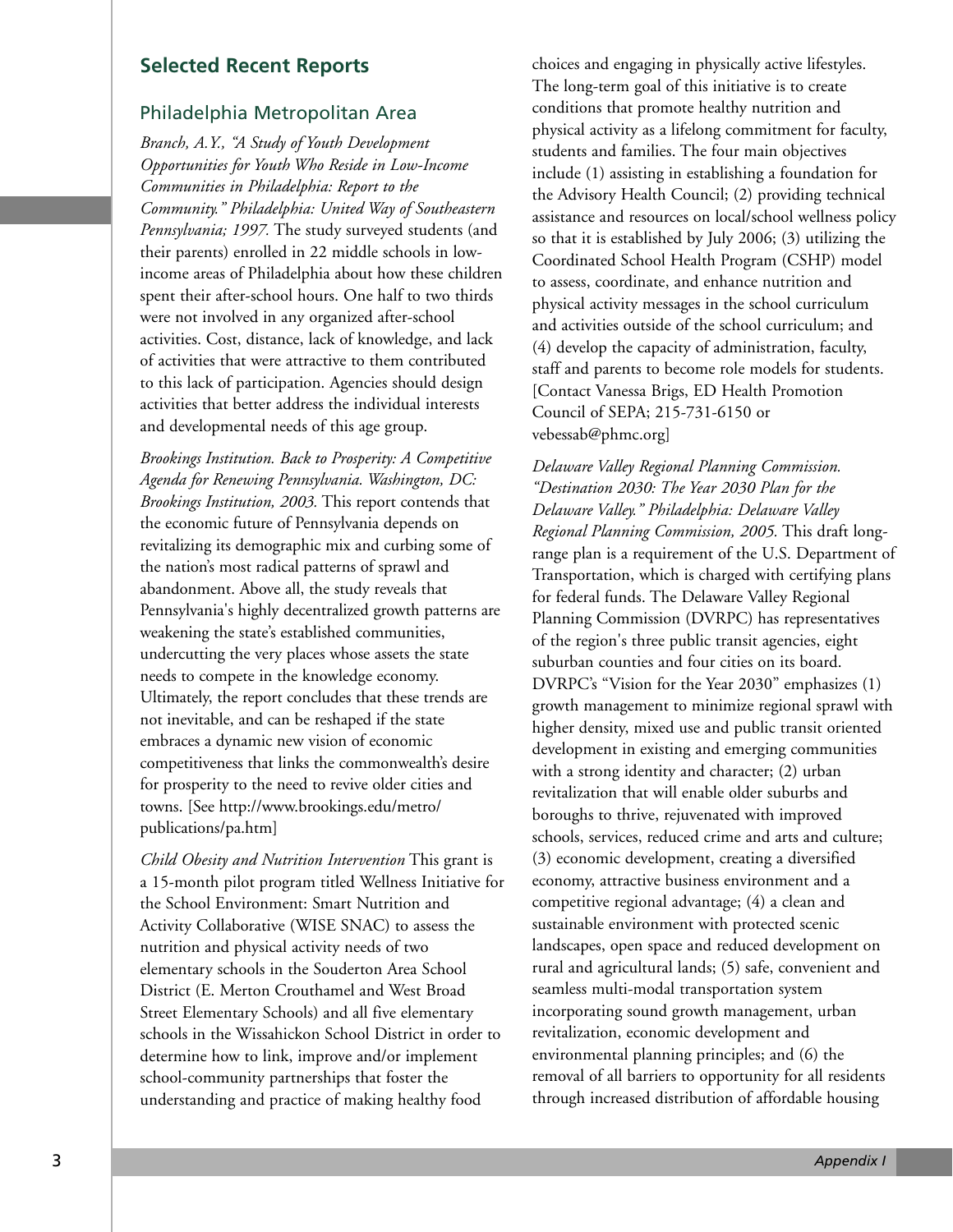throughout the region, enhanced resources that equalize quality of education in all school districts and transportation choices that provide reverse commute opportunities to regional employment centers for all workers.

In terms of land use planning, the plan divides the region and Montgomery County into metro subcenters (King of Prussia/Valley Forge); stable county regional centers (Ardmore, Cheltenham Ave, City Avenue, Jenkintown, Fort Washington/Ambler; county regional centers of growth (Conshohocken, Kulpsville, Montgomeryville, Plymouth Meeting, Route 422, Willow Grove/Horsham); and regional centers in need of revitalization (Lansdale, Norristown and Pottstown). A total of \$57.3 billion is estimated to be available for transportation projects and roughly \$38.3 billion for the Philadelphia sub region over the life of the 25-year plan. The region has a "mature" highway and public transportation system so the bulk of this will go for the maintenance of the existing system. New public transit capacity projects under consideration in the plan include the Schuylkill Valley Metro (R6 extension from Norristown to Wyomissing) and the Quakertown line (New rail line from Lansdale to Hellertown). The plan includes bike and walking trails as a part of the East Coast Greenway that would incorporate existing and new trails in a network that would crisscross Montgomery County. [See http://www.dvrpc.org/LongRangePlan/ 2030/Draft2030LRP(mod).pdf]

*Greater Philadelphia Cultural Alliance. "Securing Our Future: The Framework of Cultural Planning" Philadelphia: Greater Philadelphia Cultural Alliance, 2005.* Funded by William Penn Foundation, The Pew Charitable Trusts and Independence Foundation, the group hosted meetings in all five of the Philadelphia area counties. These identified the need for advocacy of the economic and social impact of the arts, more collaboration, and evaluation of the impact of technological change on participation, transportation to assure access and greater visibility and awareness. [See http://www.philaculture.org/advo/planning.htm]

*Jackson, C.A., Pitkin, K., Kingston, R. "Evidence-Based Decision Making for Community Health Programs." Palo Alto, California: RAND, 1997.* The Mainline Health System contracted with RAND to explore how its community health foundation could use evidence of effectiveness in making funding decisions. The project team conducted focus groups, telephone interviews with individuals involved in such funding decisions elsewhere, and a systematic literature review.

Limited consensus and data, the diffuse mission of such foundations and the diffuse accrued benefits of community health programs currently make this goal largely impractical. Healthcare organizations and private funders could work incrementally with others to move in the direction by supporting the collection of data and evaluation of programs and by partnering with academic, public agencies and other foundations in such efforts.

*Metropolitan Philadelphia Policy Center. "Fight or Flight: Metropolitan Area and Its Future." Philadelphia: Metropolitan Philadelphia Policy Center, 2001.* This William Penn Foundation- supported project in collaboration with the Pennsylvania Economy League produced a short, simple, well-illustrated argument for the cost of urban sprawl in the region. It argues for concentrating infrastructure improvements in and around older areas and centers of newer suburban growth, conserving the remaining open lands, and building on the region's rich history, culture and abundant natural resource amenities, reducing and equalizing local tax burdens, connecting regional growth through the right transportation, housing and workforce development polices. [See http://www.metropolicy.org/pdfs/ForF-no%20pixall%20pages.pdf]

*Rusk D. "Little Boxes—Limited Horizons: A Study of Fragmented Local Governance in Pennsylvania: Its Scope, Consequences and Reforms." Washington, DC: Bookings Institution, 2003.* Rusk argues that Pennsylvania has created the nation's most fragmented system of local government within its metropolitan areas. By making its "little boxes" dependent on local property taxes, it has contributed to urban sprawl and made it second only to West Virginia in the consuming the most land for the least amount of population growth. The Miller Metropolitan Power Diffusion Index (MPDI) ranks the Philadelphia metropolitan area above any other in the nation in fragmented delivery of services. The voluntary multi-municipal planning systems have so far produced no effective joint planning with central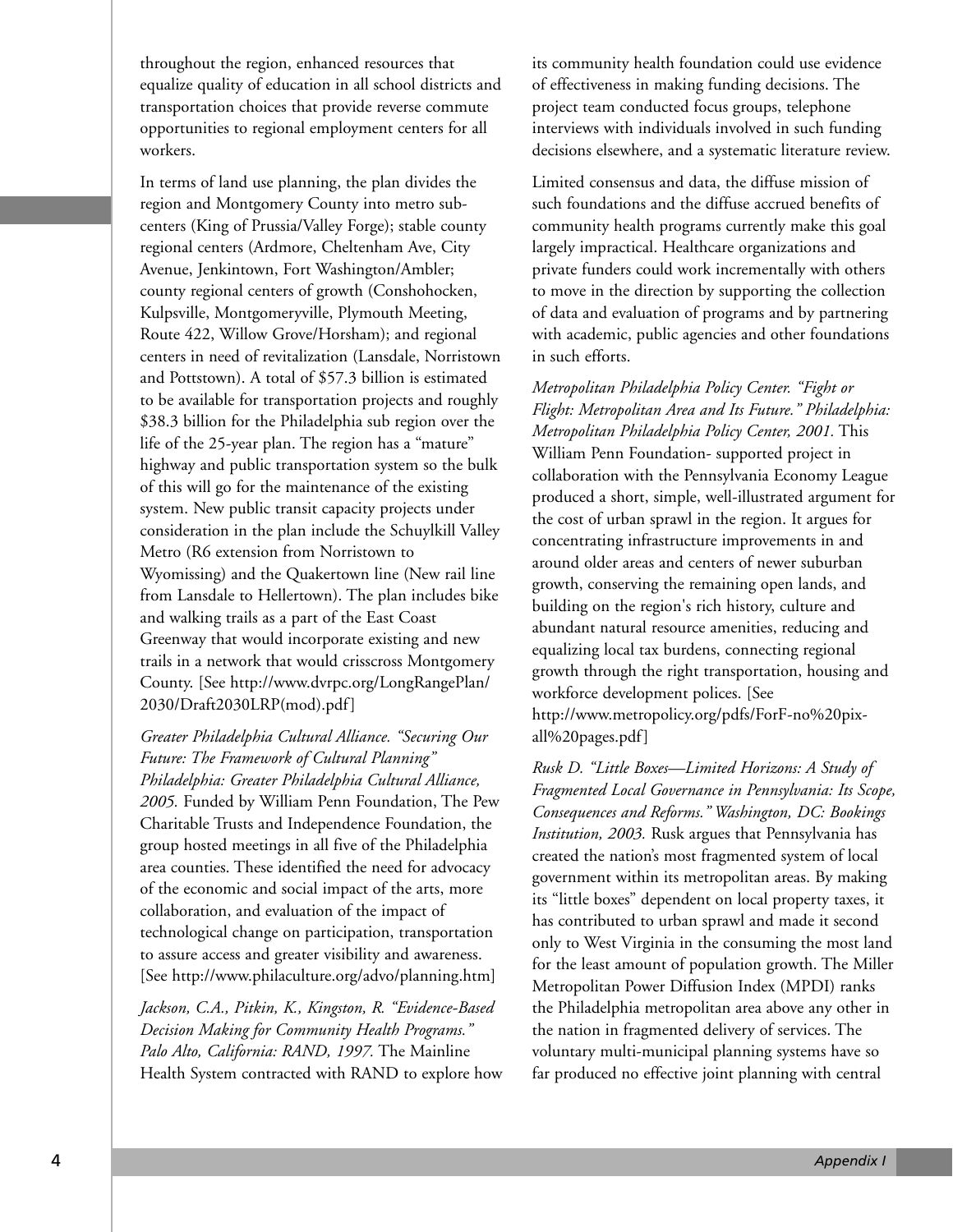city-suburban municipalities. [See http://www.brookings.edu/es/urban/pa/Rusk.pdf]

*Smith, D.B. "The Delaware Valley Life Science Workforce: 2003 Update, an Analysis of Current and Future Trends." Philadelphia: Life Science Career Alliance, 2003.* The report distills existing sources of data on employment in the Delaware Valley, assesses existing supply, demand and shortages in the life sciences and health services workforce and forecasts future supply, demand and shortages. Just as with other fields of employment, health employment and residence tie together the five counties of the Philadelphia metro-suburban area, with 35 percent of those employed in the city living outside and 25 percent of those living in the city working outside.

The crest of the regional post–World War II baby boom will reach 65 in 2025, producing a critical problem in matching employment needs with workforce supply. In the life sciences and health services, the high-growth occupations (those projected to grow by 20 percent or more) during this period are physician assistant, audiologist, respiratory therapists, speech-language pathologist, cardiovascular technologists and technicians, emergency medical technicians and paramedics, pharmacy technicians, respiratory therapy technicians, medical records and health information technicians, occupational and physical therapist assistants and aides, medical assistants, and personal and homecare aides. Most of these "high growth" occupations are ones requiring less extensive training and may serve to slow the growth in the cost of providing care for an aging population. Whatever shortages currently exist and are projected in the next few years, these are likely to worsen greatly after 2010 as the first impact of the post–World War II baby boom begins to produce accelerated rates of retirement in an aging life science workforce and an aging regional population has growing service needs. [See http://www.lscalliance.org/ pdfs/DVLSWorkforce2003Update.pdf]

*Temple University and the William Penn Foundation. "Where We Stand: Community Indicators for Metropolitan Philadelphia 2004." Philadelphia: Temple University, 2005.* The project provides an annual tracking of indicators for minor civil divisions in the region compiled from secondary data sources and a household survey. For survey purposes, minor civil

divisions are divided into five groups: struggling-older, solid-older, working-class, middle-class, and affluent suburbs. Indicators are reported on 14 characteristics: (1) the region's communities, (2) diversity, (3) family well-being, (4) socioeconomic conditions, (5) housing, (6) transportation, (7) economy, (8) government and taxes, (9) education, (10) civic participation, (11) environment, (12) arts and culture, (13) health, and (14) crime and criminal justice. [See http://www.metrophilaindicators.org/ index.php]

# Montgomery County

*FASD Prevention Project.* The second year of a fiveyear project to reduce the incidence of Fetal Alcohol Syndrome and Related Developmental Disorders (FASD), the Bucks County Council on Alcohol and Drug Dependence, serves as a local subcontractor for a project funded by the Substance Abuse and Mental Health Services Administration of the U.S. Department of Health and Human Services. The project integrates prevention activities into two of the council's ongoing programs, an intensive case management program (MOMS) for pregnant and post-partum women who are substance users and a program for those arrested for driving under the influence. There is a lack of FASD-related prevention, diagnosis and treatment services in the region. Children's Hospital of Philadelphia (CHOP) provides some diagnostic and treatment services, but transportation limits access for many.

The estimated incidence of FASD is roughly about 10 cases per 1,000 births and it is distributed bimodally in terms of income and education with white, collegeeducated, upper-income women being one of the higher-risk groups. For Montgomery County, this would translate into about 100 cases per year. The effects are long term (mental retardation, ADD, and the like). [Contact: Dr. Stacy Conway, Project Director, Bucks County Council on Alcohol and Drug Dependence, Inc., Ballwick Office Campus, Unit 12, 252 W. Swamp Road, Doylestown, PA 18901; 215-345-6644; sconway@bccadd.org]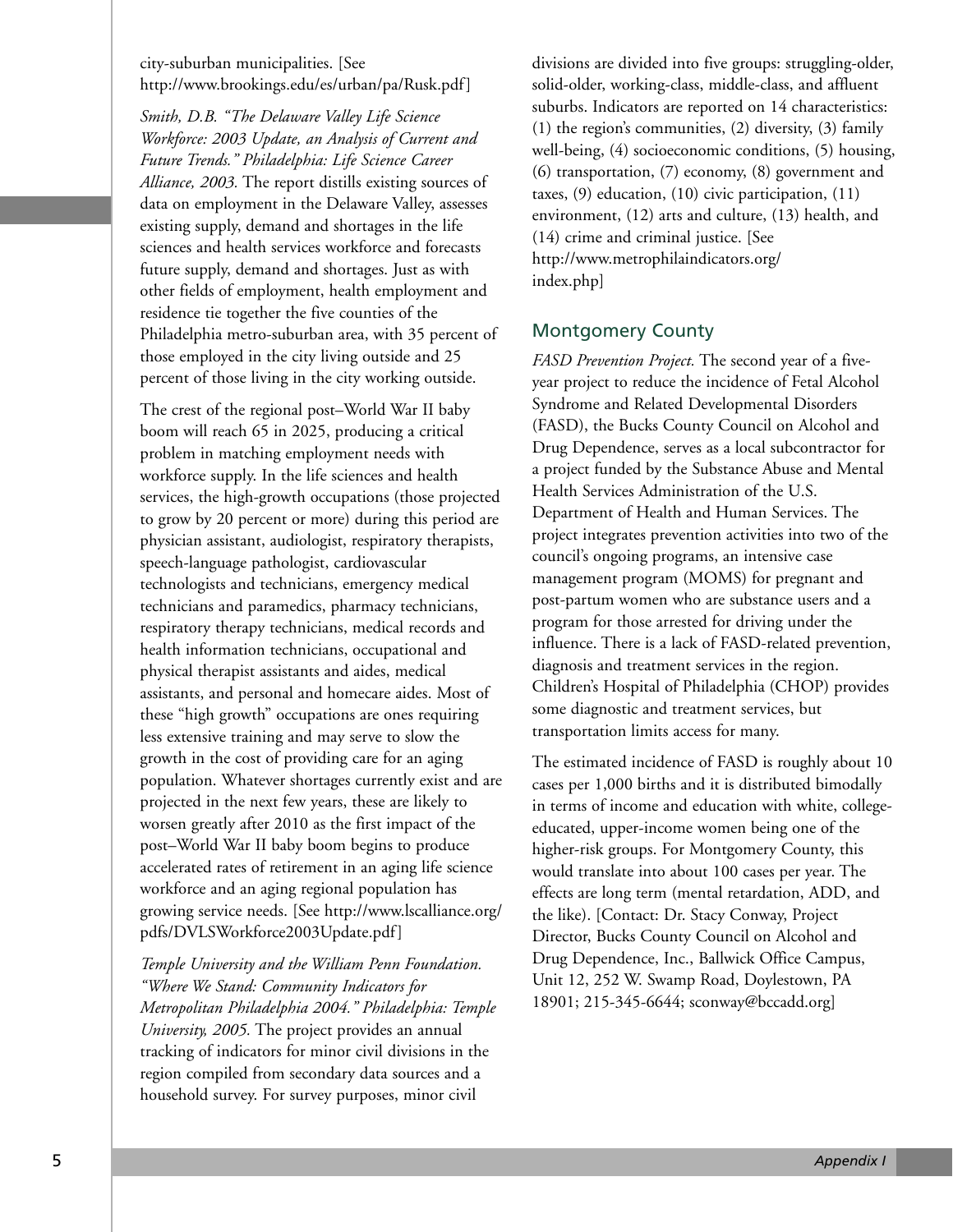Kline, J.O. Four Year Plan of the Montgomery County Office of Aging and Adult Services: July 1, 1004 through June 30, 2008. Norristown, PA: Office of Aging and Adult Services, 2004. Montgomery County Office of Aging and Adult Services (MCAAS) serves as the county's area agency on aging, providing services to over 40,000 older county residents, contracting with 120 providers of in home services, adult daily living and other services. MCAAS also provides about 2,500 low-income people and families and physically disabled adults with housing assistance, shelter services, case management, in-home services, and other programs each year. The six area offices (Willow Grove, Norristown, Pottstown, Lansdale, Bryn Mawr, and Pennsburg) respond to more than 25,000 information and referral to service requests each year. The office has 97 staff positions.

MCAAS-supported programs include more than 25 adult daily living centers for the disabled, a bridging to the Pennsylvania Department of Aging (PDA) waiver program, care management, a senior employment service, a family caregiver support program, home care services, a housing and homeless program (emergency shelter services, rental assistance, transition housing), information and referral, long term care assessment, ombudsman services, options services, protective services, senior community center services, transportation services, volunteer services for older adults and the PDA waiver program that provides Medicaid money for home care services for persons who are nursing-home eligible.

Montgomery County has more than 141,815 persons over 60, the third highest number of any county in Pennsylvania and the 85+ population increased 35 percent between 1990 and 2000. The eastern part of the county has the largest proportion. Thirty-three percent of the over-65 population (or 33,494 people) have a disability. Twenty-six percent of county households have a person over 65. Waiting lists for subsidized senior housing range from three months to six years, with an average waiting time of two years. Housing Choice Vouchers (Section 8) waiting list has been closed since January 2003. Montgomery County has close to 60 personal care and assisted living facilities, yet a Personal Care Home Supplement (PCHS) is accepted at only seven of these, which are licensed as personal care homes. An additional seven accept the supplement for residents who have lived in

the facility for years and have depleted their funds. Affordable assisted living is a growing need.

The most dramatic growth between 1990 and 2000 was in black, Asian, and Hispanic populations. The larges growth in the elderly population is among Asians and those reporting themselves as "other." The highest percent of minority populations are concentrated in the Eastern, North Penn, and Central areas. The total number of older adults 55+ is projected to increase 61.9 percent between 2000 and 2025.

The needs assessment process for the four- year plan included town meetings and surveys of the general community elderly (4,000), caregivers (140), and professionals (300). The six most frequently identified hardships over the past year were, in order (1) prescription costs, (2) physical health, (3) sufficient income to meet cost of living, (4) transportation, (5) affordable healthcare, and (6) loneliness/grief/ depression/anxiety. Professionals place more weight on transportation and consumers placed more weight on physical health. Minorities were more concerned about housing and less about loneliness. Meal preparation presented a hardship for Asian elderly, who, lacked access and transportation to Asian food markets. Town meeting results were similar, with more emphasis on affordable housing.

The four-year plan strategy for addressing these issues was as follows: (1) income: increased benefits outreach and counseling; (2) affordable housing: develop a home-sharing program and advocate for more housing and shelter options for disabled older adults; (3) mental health needs: increase outreach to isolated, cross training mental health and aging staff, counseling and support of home care givers; (4) physical health: senior community centers will focus on more effective prevision of comprehensive preventive services; (5) information needs: increased community education through training of information and referral staff and volunteers and increased outreach to isolated persons; (6) transportation: expanding options and cross county lines when necessary, escort and shared ride system, encourage and schedule group trips, examine the need for door to door rather than curb to curb services; (7) diversity: continue to support community outreach specialist position, fund position with ACLAMO to address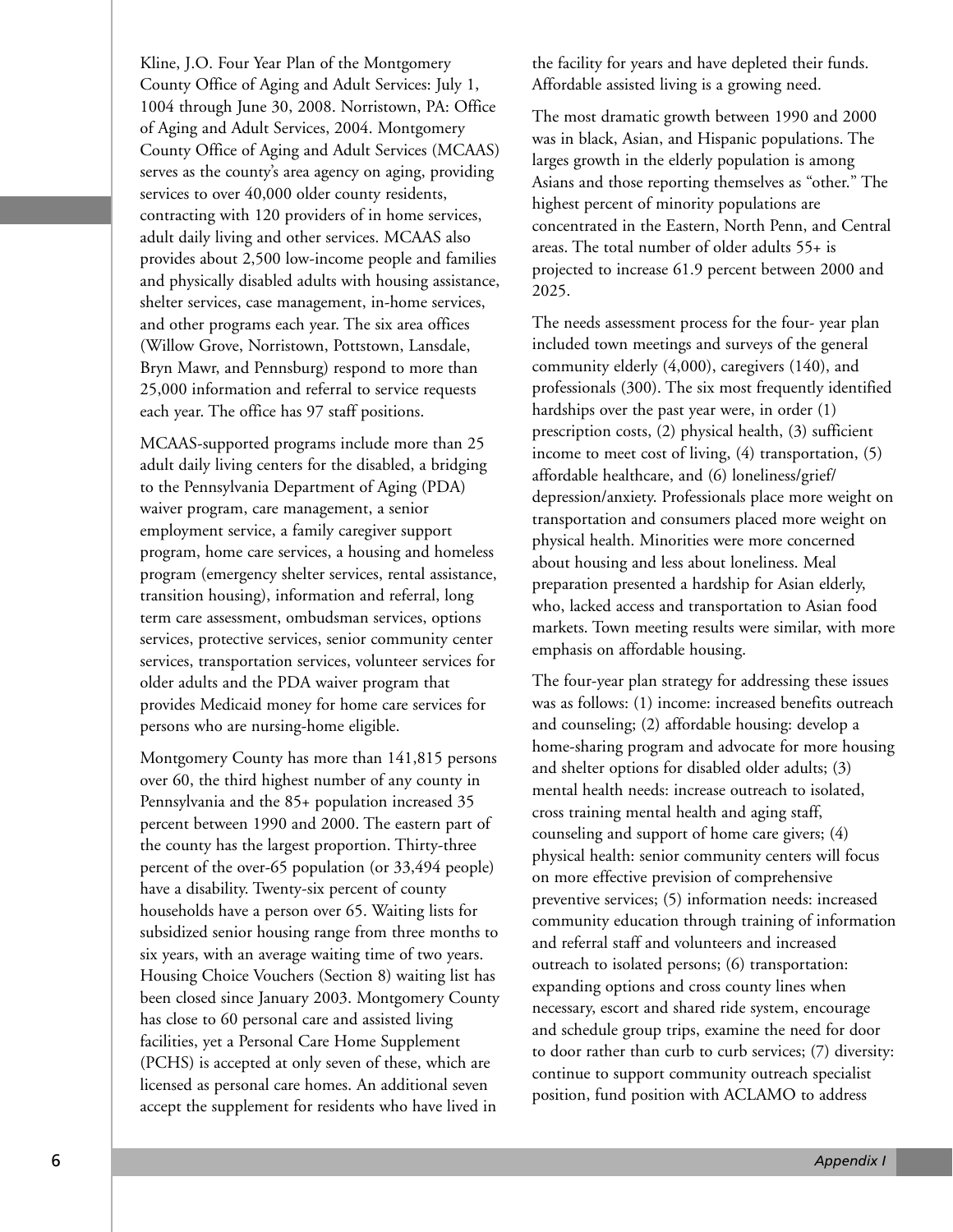casework needs of older Hispanics, partner with gatekeepers in the Korean community, train and educate a volunteer corps for outreach into minority communities, examine ways to provide meals and nutrition for special ethnic dietary preferences; and (8) support for family caregivers through expanded mentoring programs, mental health counseling and supportive services for adult children and grandparent caregivers. Estimated budget implications for all these plan initiatives is \$180,000 [See http://www.montcopa.org/mcaas]

*Migliaccio, J. "BoomerANG Project" 2005.* The project was jointly funded by the County Office of Aging and North Penn Foundation to (1) forecast needs of boomers and (2) make recommendations about the consolidation of senior centers. It includes an assetbased assessment identifying 400 to 500 resources, including work sites. The project included six areas of focus: (1) transportation, (2) access to healthcare, (3) civic engagement, (4) health and wellness, (5) aging services, and (6) collaborative partnerships. Its purpose was assist the senior centers in a market assessment and developing strategic plans to meet the anticipated shortfall in public funding through local fund-raising and through private revenue-generating services.

*Montgomery County Health Department. Montgomery County Health Profile 2004: County and Municipal Service Report, 2005.* Statistical profile summary census, vital statistics, reportable diseases, and household health survey.

*Montgomery County Housing Coalition. 2005 Point in Time Homeless Count. January 26, 2005.* Homeless counted: 607 (0 on street, 359 in shelters and 248 precariously housed). Sub- populations: mental health  $(81)$ , drug and alcohol  $(40)$ , HIV  $(1)$ , veterans  $(8)$ , domestic violence (49), dually diagnosed (15). In contrast, the March 19, 2001count was 637 (with 32 on street, 218 in shelter, and 378 precariously housed), and a one-night count of 427.

*Montgomery County Department of Housing and Community Development. Consolidated Annual Performance and Evaluation Report: October 1, 2003 through September 30, 2004.* In fiscal year 2003-04, the county received \$4.5 million in community development block grants (CDBG), \$2.8 million in home investment partnerships (HOME) and \$143,000 in emergency shelter grants (ESG) from the

federal government. In addition, the Section 8 rental assistance program provides federal subsidies for 2,814 units of private housing in Montgomery County for \$19 million. An additional \$767,000 in federal dollars through the Comprehensive Grant Program (CGP) was available to help upgrade 624 eligible units of public housing in the county.

*Montgomery County Office of Children and Youth. Montgomery County Office of Children and Youth 2004 Annual Report. Norristown, PA: Montgomery County, 2005.* In 2004, 6,190 calls, walk-in referrals and requests of information were made, resulting in 1,245 investigations, in turn resulting in 624 Child Protective Service reports; the most frequent source of referrals was schools (35.5 percent). No child deaths reported to Children and Youth. Abuse is more likely to take place in cases of premature birth, colic, and physical and developmental disabilities. Low self esteem, poor impulse control, substance abuse, teen, parent, history of abuses as a child, and punitive childrearing styles raise risk. Other social characteristics that raise risks include isolation, family and domestic violence, no biological relationship to child, poverty, unemployment and single parenting (Pennsylvania Chapter of American Academy of Pediatrics).

Office of Children and Youth collaboratives to improve service delivery include Human Service Systems Improvement (HSSI), the Collaborative Effort (regional collaboratives), Systems of Care (a Pennsylvania Department of Public Welfare initiative to encourage community- based, culturally competent systems of natural resources and professional services, organized and managed to support the well being and safety of children and sustain ongoing connection between children, families, and communities essential to health social development); family engagement (a philosophy of service delivery to families); family support services; youth enrichment programs; recreational programs and before- and after-school programs; FAST (families and school together) programs; family centers (in Norristown, Pottstown and Lansdale, providing support to parents and children in local neighborhoods). Other services include school-based probation services (12 local school districts), safe school committees, increased independent living preparation and training (adolescents leaving the system), Montgomery County Child Advocacy Project (district attorney's office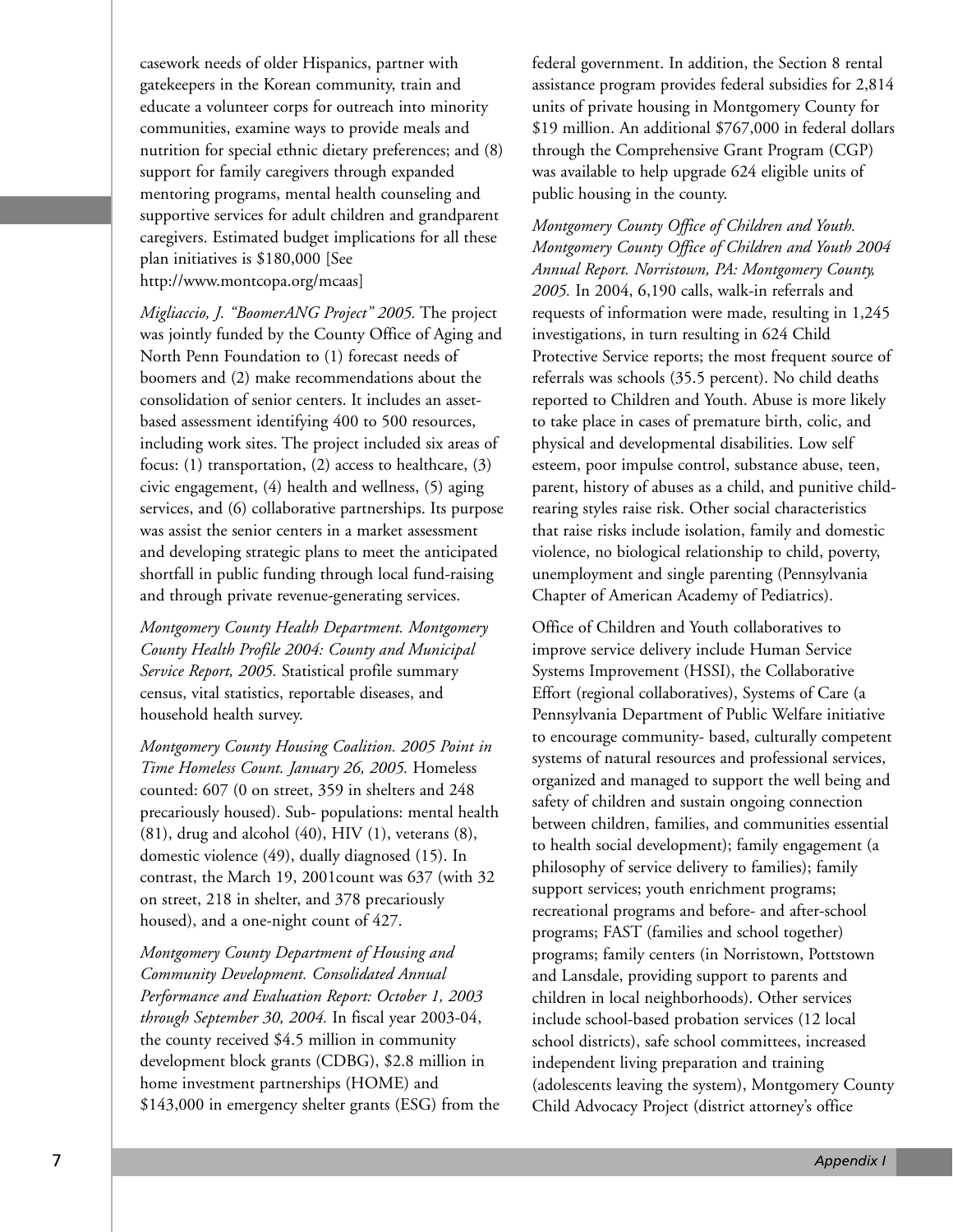organized volunteer lawyers supplement child's legal representation by the public defender's office), maternal and child health program (visiting nurse program of Health Department), Balanced and Restorative Justice Program (joint effort by probation, child advocates and Children and Youth staff to ensure juvenile offenders are held accountable and develop competencies); Montgomery County Mental Health/Mental Retardation/ Drug and Alcohol and Children and Youth increased collaboration through the county's behavioral health care provider (Magellan) and two information services initiatives, one eight-county effort to create an Automated Children and Youth System to replace the defunct statewide program and a county-wide financial service system. [See http://www.montcopa.org]

*Montgomery County Department of Housing and Community Development. Department of Housing and Community Development Five Year Consolidated Plan and Annual Action Plan (2000-2001), 2000.* The report, mandated by U.S. Department of Housing and Urban Development (HUD) as a condition for access to federal entitlement and discretionary funds, identified the housing, community and economic development needs of the county and developed goals and objectives for addressing those needs. Montgomery County's Department of Housing and Community Development's major sources of funds include HUD annual entitlement programs (Community Development Block Grants, HOME Investment Partnership Program, the Emergency Shelter Grant, HUD annual competitive grant Continuum of Care Homeless Assistance Funds), Commonwealth of Pennsylvania competitive application funds (Pennsylvania Housing and Finance Agency Funds, and the Department of Community and Economic Development), and local county funds (Affordable Housing Trust Fund , and Community Revitalization Program Funds).

The process of developing the plan included extensive consultations with professional experts and citizen participation. Definitions: "extremely low income" are households with incomes below 30 percent of the county median; "cost burden" households pay more than 30 percent of household income on housing costs, including utilities; "severe cost burden" households pay more than 50 percent. The conclusion was that fair market rents and housing costs to owners

place housing out of reach of many low- and middleincome families.

Many low-income families in Montgomery County will pay 50 percent or more of their income on housing expenses. Forty-two percent of moderateincome elderly renter households were cost burdened. The 1999 homeless count identified 928 persons (475 adults and 453 children) as homeless; 246 of these slept in shelters the previous night and 603 stayed in a "precarious" situation; half were minority; 147 indicated they were on the streets fleeing abuse; 67 had mental health issues; 17 women and 4 girls were pregnant. The primary cause of homelessness is the lack of affordable housing. There are currently 12 shelters and 10 transitional housing facilities in the county, with a total capacity of 221 and 185 beds respectively. Those more at risk of homelessness include those suffering from drug and alcohol addictions, physically or mental disabled, victims of domestic violence, former prisoners and inmates in correctional facilities, households receiving public assistance but scheduled to run out, and those who are long-term tenants of public housing. Others not homeless but having special housing needs include the frail elderly, persons with disabilities, the mentally ill, the mentally retarded, the physically disabled, persons with drug and alcohol addictions, and persons with HIV/AIDS and their families. The total estimated dollars to address these special needs is \$79 million.

Lead paint is a persistent concern: 61 percent of the housing was built before 1950, but lead paint was not completely eliminated until 1978. Total allocation of federal funds: CBG, \$5.8 million (\$4.26 million to sub-recipients; ESG, \$145,000; and HOME, \$1.4 million. Includes list of individuals consulted, sub recipients, public and assisted housing, homeless facilities and services. [See http://www.montcopay.org]

*Montgomery County Department of Maternal and Child Health. Montgomery County Health Department Maternal and Child Health Needs Assessment. Norristown: Montgomery County, 2003.* Report submitted to the Pennsylvania Department of Health for Title V Funding was completed to prioritize needs and provide public health programs to address those needs. The report reviewed vital registry system statistics and conducted a survey of parents with special needs (no population data exists). The overall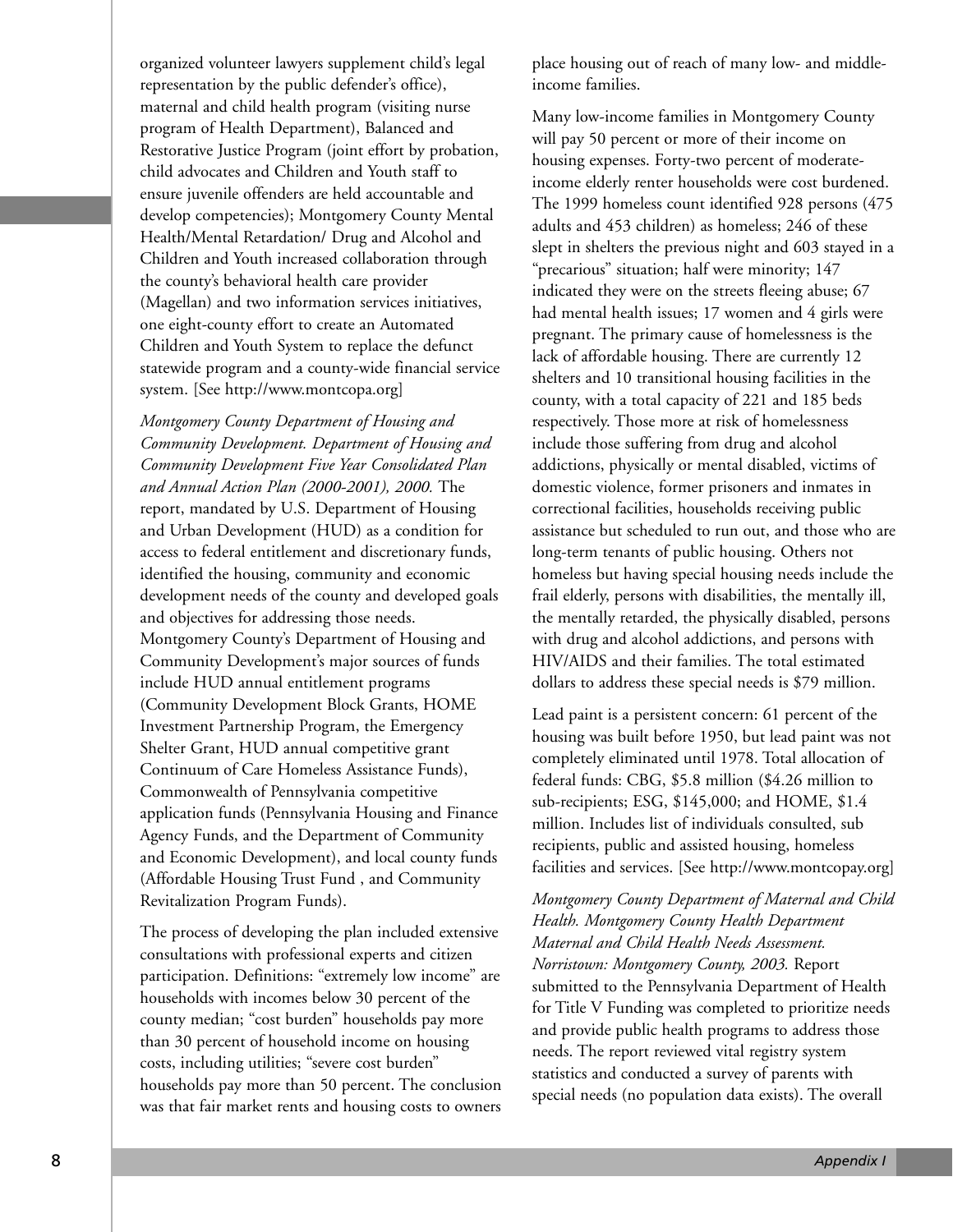assessment was positive. Montgomery County surpassed Health People 2000 goals for infant mortality prior to 2000. The incidence of low birth weight, however, increased. There were also persistent disparities by race and residence. Mothers from Norristown Borough and, to a lesser degree, Pottstown Borough failed to meet Healthy People 2000 maternal and child health objectives. A large gap in black-white infant mortality rates persists. The top resulting action priorities were to (1) target minority women residing in low-utilization areas of prenatal care (Pottstown and Norristown), (2) target the same areas for tobacco and substance abuse prevention education, (3) target teens in these same areas to reduce teen pregnancy rates, and (4) expand assistance to parents with children with special needs whose problems become apparent after discharge from the hospital and are not referred for services in a timely matter through the addition of a local resource person to educate parents on available services.

*Montgomery County Mental Health/Mental Retardation Program. Mental Health Annual Plan and Budget FY 2004-2005. Norristown: Montgomery County.* Background: Montgomery County Behavioral Health was established in FY 02/03 to oversee management of HealthChoices behavioral health services. It was seen as a step toward the development of a unified system of care. Transition from institutional care to community based services began in the 1960s. Philadelphia State Hospital closed in 1987 and Haverford State Hospital closed in 1998. The development of a formalized regional coalition, the five-county/state hospital integration coalition, enabled the discharge of 60 people from Norristown State Hospital and a regional coordinator was hired in 2001. A latter of agreement outlines a process of collaboration in the development of specialized regional services. In 1995, Eastern State School and Hospital closed, resulting in the transfer of funds for community development and need for addition services for families and children. Budget requests included expansion of clinical services to improve coordination of inpatient and outpatient psychiatric centers, expand community employment services, long-term supported housing, residential services, forensic support services, consumer- run support,

community treatment teams, case management services, child and adolescent services, transition services, specialized family living program, familybased services, student assistance programs, family support services. The basic treatment model reflected in these changes has shifted from one that essentially focused on the maintenance of the seriously mentally ill to one that focuses on recovery. The Southeast Region Mental Health Regional priorities include continuing "to work toward a unified, recovery-based behavioral health system." The grand total for the budget was \$29.3 million.

*Organizational Objectives Associates. Feasibility of Designating Medically Underserved Areas and Medically Underserved Populations. Norristown: Montgomery County, 2004.* This was an analysis contracted by the county to determine of whether any additional census tracts in five areas (Bryn Mawr, Lansdale, Willow Grove, Norristown and Pottstown) could be designated as medically underserved and qualify for federal neighborhood health center funding. (Three census tracts in Norristown (2035.00, 2032.02 and 2039.02) and four in Pottstown (2089.01, 2089.04, 2089.05 and 2089.06) had been designated previously has having a medically underserved population (MUP). The formula for the determination of a MUP includes a weighting of the total population by poverty rates, the proportion of elderly and infant mortality rates and then computing the actual full-time equivalent (FTE) supply of physicians to population in the area. With the exception of the Willow Grove, Upper Moreland townships area (census tracts 2003.06, 2003.07 and 2003.09), no additional areas were identified as underserved largely due the number of primary care physicians located in these census tracts. A survey of physicians in the area is required to accurately determine the FTE primary care physicians in the area, and if they do not exceed the threshold needed, an application for shortage designation from the Bureau of Primary Care could be submitted.

*United Way/Partnership TMA Transportation Survey Partnership Transportation Management Association Survey 1999.* Mail survey in the North Penn Area of Montgomery County concluded that the major areas of transportation needs were for medical appointments, work, those physically and visually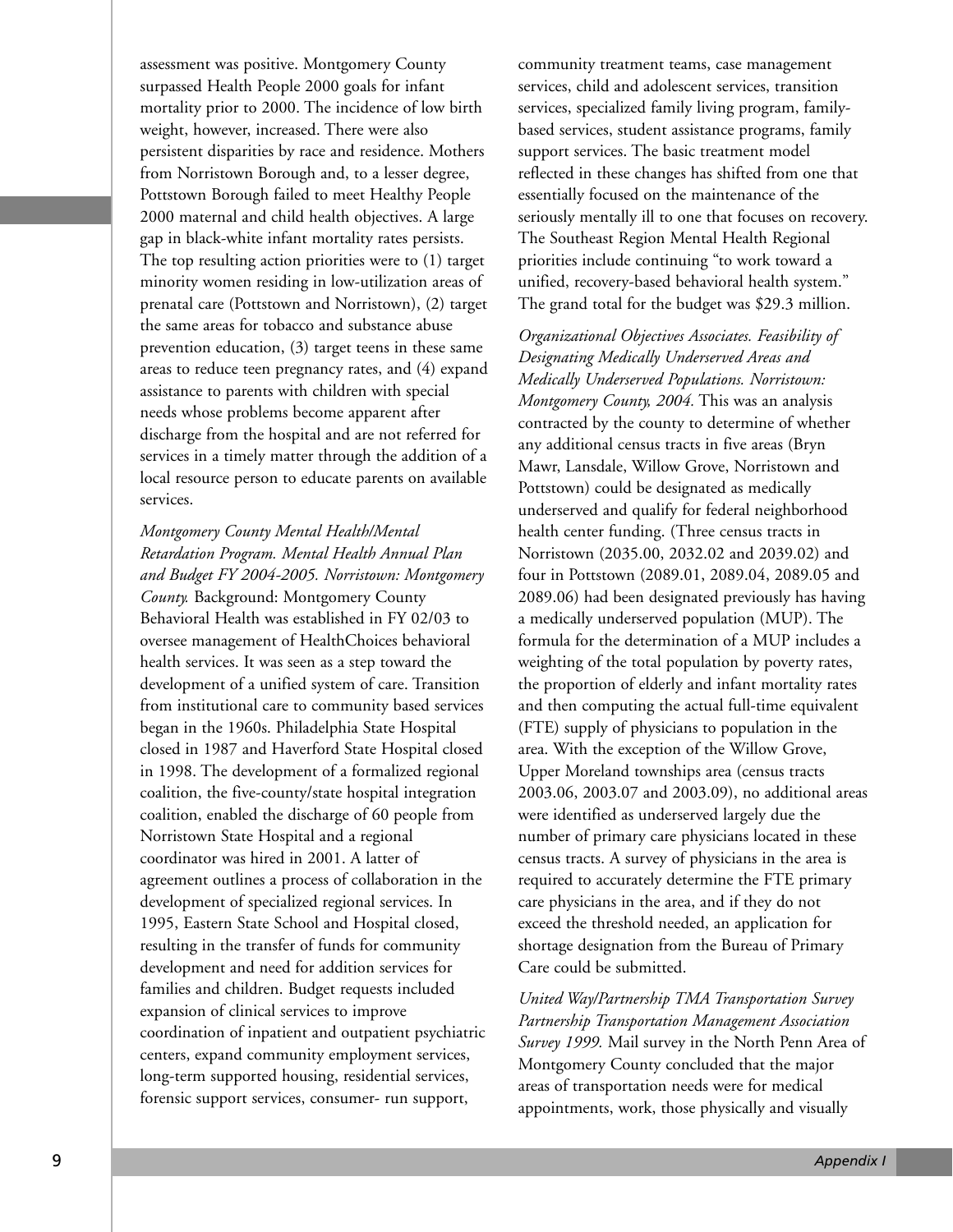challenged, children's outside school activities and senior citizens. Many use TransNet, but there are limitations in services and in understanding how to use the system. Key transportation issues identified were (1) lack of public transportation, (2) funding for new transportation resources, and (3) the inconvenience and timing of public transportation. A number of "solutions" were proposed by the United Way subcommittee on transportation for making better use of the limited resources. However, according to those we interviewed in 2005, the underlying problems have persisted and may even have become more serious. [For more information, contact Partnership Transportation Management Association of Montgomery County, Peggy Schmidt, Executive Director 215-699-2733 or execdir@ptmamc.org]

*Pennsylvania Department of Public Welfare. DPW Benefits Report, September 2003.* Persons eligible for benefits by township by type of welfare benefits.

*Pennsylvania Department of Public Welfare. County Medical Assistance Population as of June 2005. Norristown: Montgomery County Health and Social Services, 2005.* Of the county's total population, 5.7 percent (or 42,955) were eligible for medical assistance in June 2005. Blacks and those under the age of five are disproportionately represented. According to Magellan Behavioral Health, the total number eligible for benefits in 2004 was 46,231, with at total of 6,795 clients served, or 14.7 percent of the eligible population. For the age 45–64 population, this rate rose to 29.8 percent. In September 2003, 3.5 of the population were eligible for full Medicaid Coverage, with the Western (4.3 percent) and the Central (6.2 percent) regions above this county average. Norristown has 21.4 percent of the population fully eligible for Medical Assistance, and Pottstown has 13 percent of the eligible. The higher eligibility rates in these two boroughs explain most of the differences in the higher regional rates for the Central and Western regions. [For additional information, contact Lee Ann Moyek, 610-292-4575]

*Pennsylvania Advocates for Nutrition and Activity. 2004-2005 Keystone Healthy Zone Montgomery County Report, 2005.* Forty-eight Montgomery County schools participated in the Keystone Health Zone program. Seventy-one percent of Montgomery

County schools provide "hazardous busing" (bus within a mile of the school), in contrast to 57 percent statewide; fewer average minutes of exercise per week (51 vs. 55 for elementary, 164 vs. 166 for secondary); more likely to have vending machines; less likely to have policies related to how food is sold in school. Yet, these same schools provide and encourage more before- and after-school physical activity programs. [See http://www.panaonline.org/programs/khz/ county\_pdf/montgomery.pdf]

## Local Coummunity Assessment

*Interagency Council of Norristown. Connections: A Community Resource Guide for Central Montgomery County. Norristown: Interagency Council of Norristown, Inc., 2004.* A comprehensive, 70-page annotated guide to health and social services and other resources in the Norristown area.

*Norristown Area Communities That Care. Risk and Resource Assessment Collaborative Process: Norristown Area Communities That Care, 2005.* The report summarizes the Youth Risk Factor Survey and other crime and violence indicators. Its risk and resource committee identified the following new priority risk factors: (1) availability of drugs/firearms, (2) family management, (3) lack of commitment to school, (4) friends who engage in problem behavior.

*Philadelphia Health Management Corporation. North Penn Community Needs Assessment: North Penn Community Health Foundation, 2002.* The assessment of the North Penn region distills findings from Philadelphia Health Management Corporation's 2000 Household Health Survey, census and vital statistics, six focus groups, and 20 guided interviews with community leaders. While 90 percent are in good health, more than 20,000 adults and 4,000 children in this area are in poor health, and many of these face systematic barriers in obtaining primary and preventive care.

Key findings: (1) 23.9 percent growth in the North Penn population in the last decade; (2) racial and ethnic diversity has increased, with an estimated 6,000 Latinos and 14,000 Asians in the area, many with limited English and many lacking health insurance; (3) 12,000 residents live below 150 percent of the federal poverty level and are in need of low-cost health and social services; (4) 20,000 area adults are in poor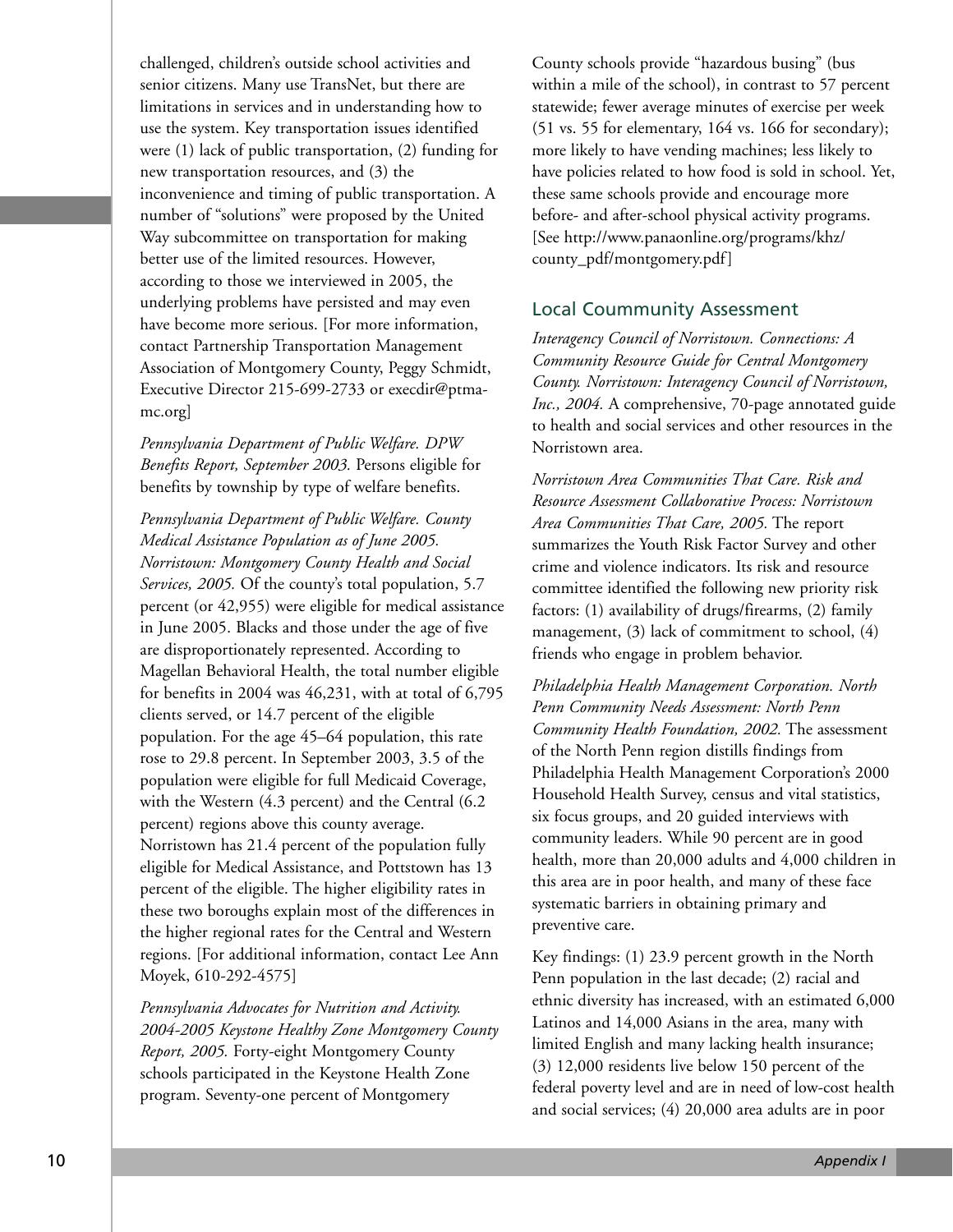to fair health and prevention and early detection and treatment programs for cardiovascular disease and cancer need more attention; (5) access barriers include lack of insurance, linguistic and cultural difference and lack of knowledge; (6) 16.5 percent of adults smoke cigarettes and 41 percent are overweight; and (7) increased early detection and treatment could improve outcomes and reduce costs. [See http://www.npchf.org/ assessment/np\_hn\_assessment.pdf]

*Philadelphia Health Management Corporation. North Penn Community Health Foundation Special Populations Needs Assessment. North Penn Community Health Foundation, 2003.* Estimates of the size of the "special needs" population were derived from census, the national household survey of drug abuse, vital statistics, the Pennsylvania Department of education reports and other sources. The study also conducted interviews with 12 key providers and three focus groups of residents with special needs, recruited from community organizations. The needs of the diverse special populations were similar: affordable housing, transportation, information, access to respite care for caregivers, and reduction of the sigma associated with their special need. The special populations reviewed in this assessment included the (1) chronically mentally ill, (2) mentally retarded and special education population, (3) the physically disabled, (4) substance abusers, and (5) cancer survivors. [See http://www.npchf.org/assessment/ phaseII/phaseII\_NPSpecialNeedsAssessment.pdf]

*Philadelphia Health Management Corporation. Phoenixville Community Health and Safety Needs Assessment. Phoenixville, PA: Phoenixville Community Health Foundation, 1999.* The geographic area in the assessment included the Borough of Phoenixville and the surrounding Chester and Montgomery County communities (Charlestown, Chester Springs, Collegeville, Coventry, Royersford, Schwenksville, and Spring City). The assessment included the analysis of PHMC survey data, census and vital statistics, eight focus groups and interviews with 16 community leaders. The overall physical and mental health and access to services for the population in this area was generally good. The death rate from strokes, however, was above the county rate. Poverty was related to reports of fair to poor health and high reported rates of chronic conditions. A relatively small proportion population report lack health insurance (4 percent),

access to dental care (13.5 percent), the inability to fill a prescription because of cost (6.7 percent) and the inability to get mental health treatment because of the cost (3.3 percent). Poor adults were twice as likely to smoke (33.7 percent vs. 18.9 percent). The top community problems identified by residents were substance abuse, unemployment, crime, and cost of living. The top health and safety issues were health care, transportation, children, housing, and drugs. Domestic violence, the problems faced by older adults and the needs of minority and ethnic communities are often overlooked. Initiatives to increase outreach and improve access were recommended, possibly by making existing services rather than new ones more accessible and by using the foundation to bring diverse providers together to plan.

*Philadelphia Health Management Corporation. Special Attention to Special Needs: An Assessment of the Special Needs Population of the Greater Phoenixville Area. Phoenixville, PA: Phoenixville Community Health Foundation, 2000.* Findings are based on 22 informational interviews with key service providers, three focus discussion groups of persons with special needs and their caregivers, 1990 census estimates and information derived from the1998 PHMC survey. An estimated 3,000 adults and 600 children have serious and persistent mental illness, 7,800 persons aged 16 to 64, and 1,400 children under the age of 16 have a severe physical disability, and 1,000 persons have mental retardation of or developmental delays, including 480 children. Five primary areas of need were identified: (1) access to appropriate and sensitive care for the Medicaid/Medicare population; (2) access to transportation; (3) access to affordable, supportive housing; (4) access to information and advocacy regarding benefits and entitlements; (5) access to affordable respite care. Modest, incremental steps are suggested in each of these areas.

*Smith, D.B., and DGA Partners. A Health Assessment of the Pottstown Area. Pottstown, PA: Pottstown Area Health and Wellness Foundation, 2004.* The assessment of the Pottstown Area (the 26 minor civil divisions located at the intersection of Berks, Chester, and Montgomery County; or in other words, an approximately 10-mile radius around Pottstown) includes a population of about 150,000. The report distills the results of a telephone health survey of 1,000 households, secondary data, and interviews with 70 key